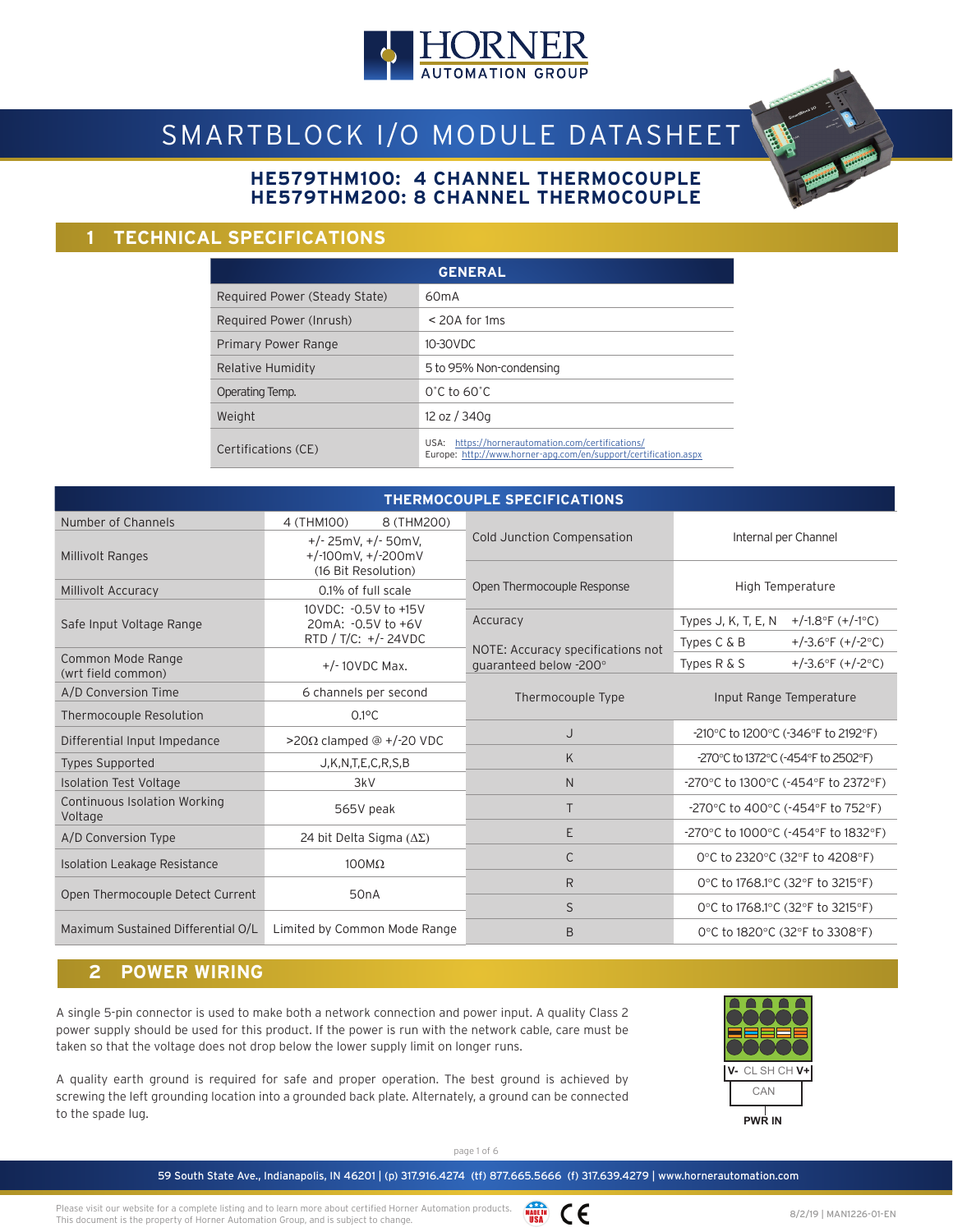

### **3 PORT CONNECTORS**



- 1. J2 Thermocouples 5-8 THM200 only
- 2. CAN and Power Connector
- 3. Status LEDs
- 4. Network ID Selector Switches
- 5. Earth Ground
- 6. J1 Thermocouples 1-4

### **4 THERMOCOUPLE WIRING**



For shielding and grounding recommendations, see diagrams for grounded and ungrounded thermocouple types.



Isolated Common (IC) terminal are isolated form Earth Ground Terminal and from the CAN network power.

See Horner manual MAN0799 for details on CAN wiring.

### **5 THERMOCOUPLES WIRING OPTIONS**

#### **Grounded Thermocouples Wiring Options**



Field ground potential less than 7VAC. Shield connected at one end only may be used to reduce noise.

NOTE: Grounded thermocouples may use Type 3 or 4 shield connections if shield is NOT grounded at field end.

#### **Ungrounded Thermocouple Wiring Options**

TYPE 3 - Preferred Shield Connection



NOTE: Ungrounded thermocouples should have one side tied to isolated common to reduce noise pickup.

TYPE 4 - Alternate Shield Connection



page 2 of 6

59 South State Ave., Indianapolis, IN 46201 | (p) 317.916.4274 (tf) 877.665.5666 (f) 317.639.4279 | www.hornerautomation.com

Please visit our website for a complete listing and to learn more about certified Horner Automation products. This document is the property of Horner Automation Group, and is subject to change.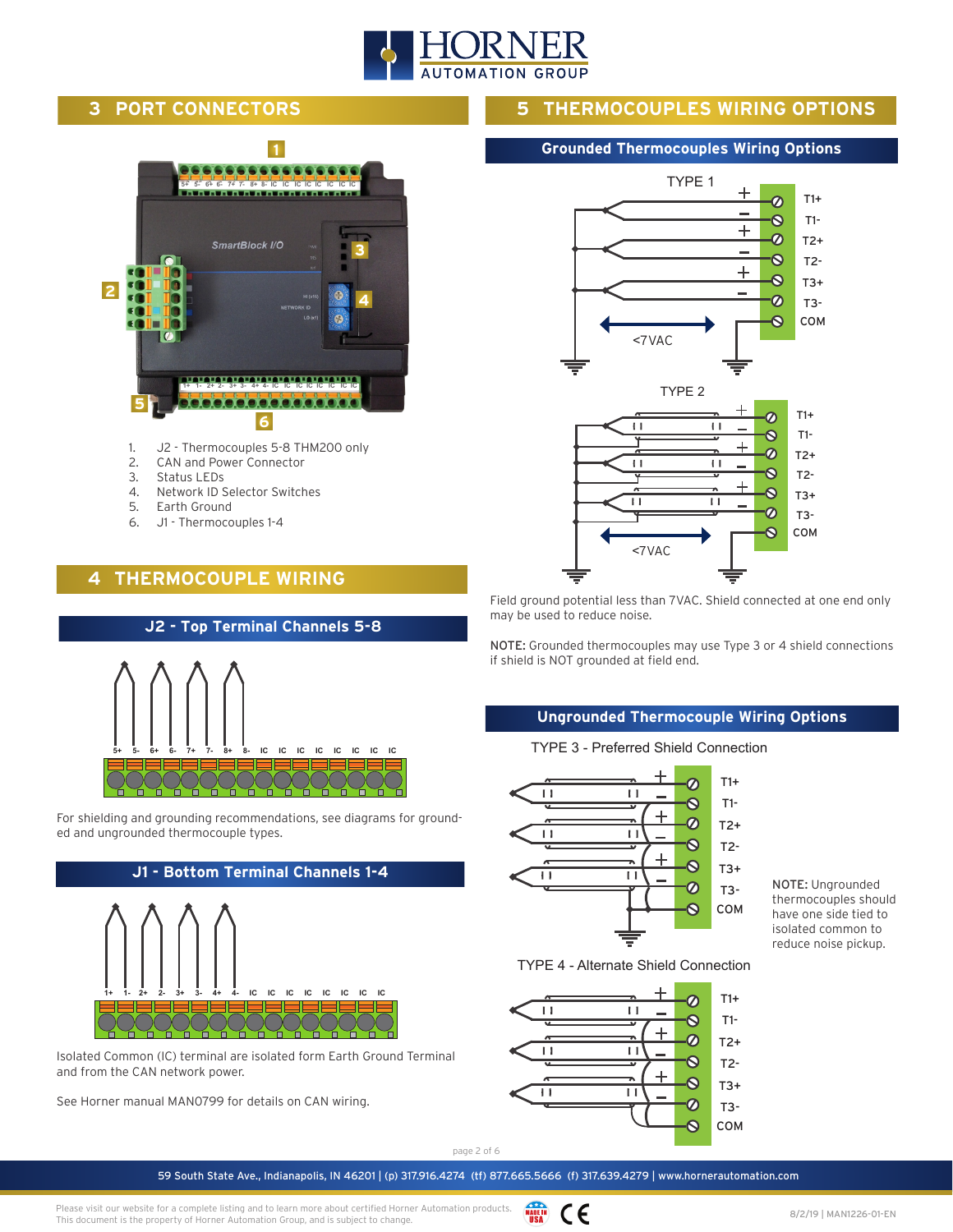

### **6 CAN COMMUNICATIONS**

The CAN port is provided via three connections on the CAN/Power: CAN\_LOW (CL), CAN\_HIGH (CH), and V- (C). It may be used to communicate with other OCS products using Horner's CsCAN protocol. A 24VDC power source will be required on the CsCAN bus in order to power the expansion I/O modules.

NOTE: 12-24VDC must be supplied to the network.

NOTE: For detailed wiring information, refer to CAN Manual (MAN0799).



#### **Wiring Details**

- Locking Spring-Clamp
- Two-terminators per Conductor
- Torque Rating: 4.5 in-lbs (0.50 N-m)
	- SHLD and V+ pins are not internally connected

|            | <b>CAN Port Pins</b> |                                           |  |  |  |  |  |  |  |  |  |
|------------|----------------------|-------------------------------------------|--|--|--|--|--|--|--|--|--|
| <b>PIN</b> | <b>SIGNAL</b>        | <b>DESCRIPTION</b>                        |  |  |  |  |  |  |  |  |  |
|            | V-                   | CAN and Device Ground - Black             |  |  |  |  |  |  |  |  |  |
|            | CN <sub>L</sub>      | CAN Data Low - Blue                       |  |  |  |  |  |  |  |  |  |
| з          | <b>SHLD</b>          | Shield Ground - None                      |  |  |  |  |  |  |  |  |  |
|            | CN H                 | CAN Data High - White                     |  |  |  |  |  |  |  |  |  |
| 5          | V+                   | Positive DC VoltageInput (10-28VDC) - Red |  |  |  |  |  |  |  |  |  |

| <b>Recommended Cable</b> |                       |              |  |  |  |  |  |  |  |
|--------------------------|-----------------------|--------------|--|--|--|--|--|--|--|
| Thick                    | Max Distance = 500m   | Belden 3082A |  |  |  |  |  |  |  |
| Thin                     | Max Distance = $100m$ | Belden 3084A |  |  |  |  |  |  |  |

### **7 DIAGNOSTIC LED INDICATORS**

| Diagnostic LED         | <b>State</b>          | Meaning                                         |  |  |  |  |
|------------------------|-----------------------|-------------------------------------------------|--|--|--|--|
|                        | Solid Red             | RAM or ROM test failed                          |  |  |  |  |
| <b>MS</b>              | Flashing Red          | I/O test failed                                 |  |  |  |  |
| indicates fault status | <b>Flashing Green</b> | Module is in power-up state, no config from OCS |  |  |  |  |
| of the Module          | Solid Green           | Module is running normally                      |  |  |  |  |
|                        | Solid Red             | Network Ack or Dup ID test failed               |  |  |  |  |
| <b>NS</b>              | Flashing Red          | Network ID test failed                          |  |  |  |  |
| indicates fault status | <b>Flashing Green</b> | Controlling OCS is offline.                     |  |  |  |  |
| of the Network         | Green                 | Network is running normally.                    |  |  |  |  |

Status LED Indicators - The Power Status LED illuminates **RED** when power is applied to the module. There are I/O status LED indicators for each of the Digital I/O points, which illuminate **RED** when the I/O point is ON.

### **8 NETWORK DATA - Produced Analog Data**

Produced Analog Data - This data is sent from the controller to the SmartBlock to the controller. Normally this data is mapped into specific registers in the Hardware Configuration in Cscape. For advanced applications, NetGet functions can be used to obtain this data. Since this data is broadcast to all controllers on the network, additional controllers can use NetGet functions to obtain this data as well.

| Word   | Function   |                                    |
|--------|------------|------------------------------------|
| Word 1 | <b>INT</b> | Thermocouple Input 1               |
| Word 2 | <b>INT</b> | Thermocouple Input 2               |
| Word 3 | <b>INT</b> | Thermocouple Input 3               |
| Word 4 | <b>INT</b> | Thermocouple Input 4               |
| Word 5 | <b>INT</b> | Thermocouple Input 5 (THM200 Only) |
| Word 6 | <b>INT</b> | Thermocouple Input 6 (THM200 Only) |
| Word 7 | <b>INT</b> | Thermocouple Input 7 (THM200 Only) |
| Word 8 | <b>INT</b> | Thermocouple Input 8 (THM200 Only) |

page 3 of 6

59 South State Ave., Indianapolis, IN 46201 | (p) 317.916.4274 (tf) 877.665.5666 (f) 317.639.4279 | www.hornerautomation.com

Please visit our website for a complete listing and to learn more about certified Horner Automation products. This document is the property of Horner Automation Group, and is subject to change.

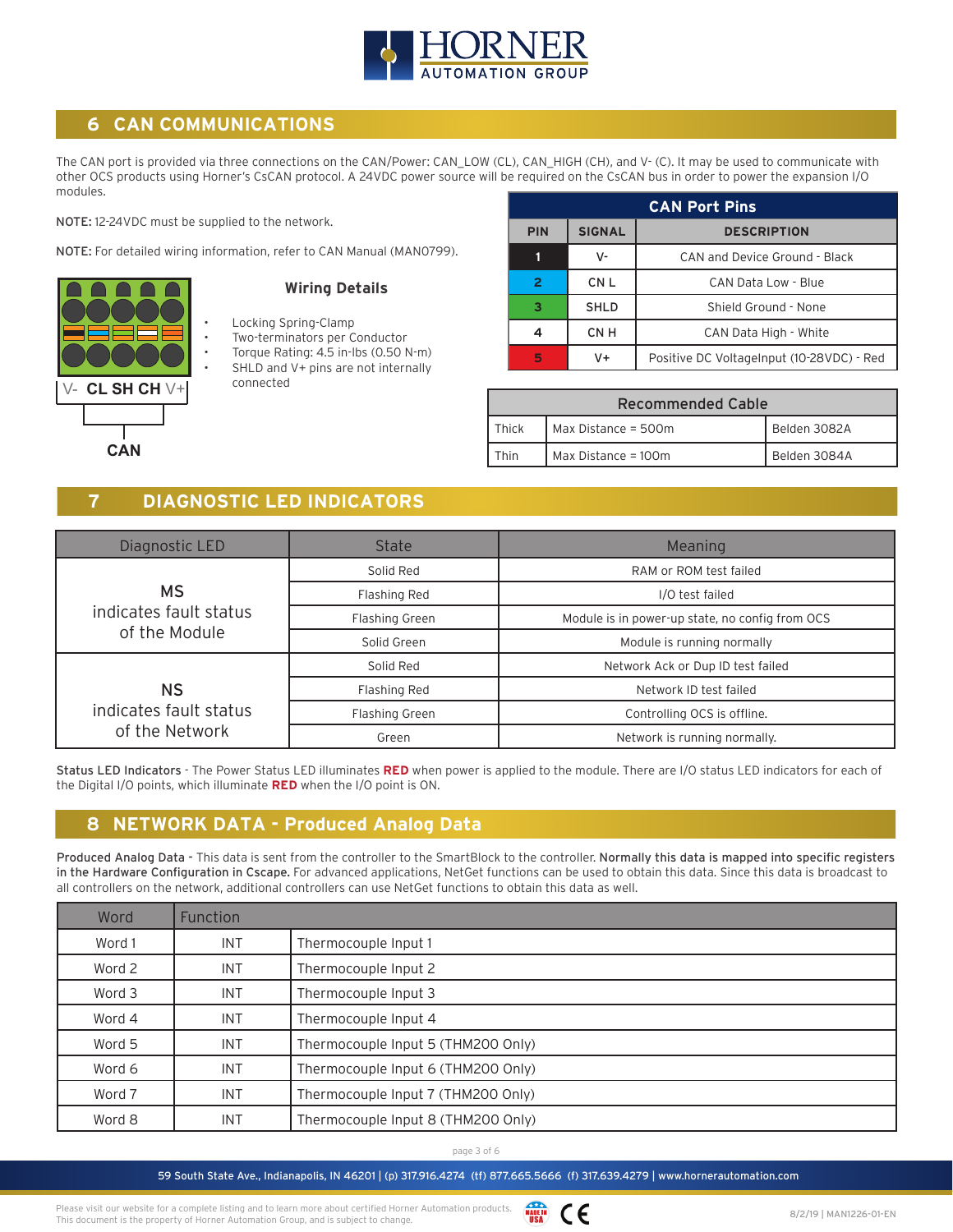

### **9 NETWORK DATA - Consumed Digital Data**

Consumed Digital Data - This data is sent from the controller to the SmartBlock for typical applications, the Hardware Configuration setup in Cscape will automatically populate this data. For more advanced applications, NetPut functions can be used to for this data.

| <b>Bit</b> | Description  |                             |                                                                                               |                      |  |  |  |  |
|------------|--------------|-----------------------------|-----------------------------------------------------------------------------------------------|----------------------|--|--|--|--|
| 12         | $0 = 0.1$ °C | $= 0.1^{\circ}$ F           |                                                                                               |                      |  |  |  |  |
| $13 - 16$  |              | Filter                      |                                                                                               |                      |  |  |  |  |
| 17-20      |              | Thermocouple Type Channel 1 | $0 = J$ , -210 $^{\circ}$ C to 1200 $^{\circ}$ C                                              | $12 = 25mV$          |  |  |  |  |
| $21 - 24$  |              | Thermocouple Type Channel 2 | = K, -200 $^{\circ}$ C to 1372 $^{\circ}$ C                                                   | $13 = 50 \text{mV}$  |  |  |  |  |
| $25 - 28$  |              | Thermocouple Type Channel 3 | $2 = N$ , -200 $^{\circ}$ C to 1300 $^{\circ}$ C                                              | $14 = 100 \text{mV}$ |  |  |  |  |
| 29-32      |              | Thermocouple Type Channel 4 | $3 = T, -200^{\circ}C$ to 400°C                                                               | $15 = 200 \text{mV}$ |  |  |  |  |
| 65-68      |              | Thermocouple Type Channel 5 | 4 = E, -200 $^{\circ}$ C to 1000 $^{\circ}$ C                                                 |                      |  |  |  |  |
| 69-72      |              | Thermocouple Type Channel 6 | $5 = R, -50^{\circ}C$ to 1768°C                                                               |                      |  |  |  |  |
| 73-76      |              | Thermocouple Type Channel 7 | 6 = S, -50 $^{\circ}$ C to 1768 $^{\circ}$ C<br>$7 = B$ , 250 $\degree$ C to 1820 $\degree$ C |                      |  |  |  |  |
| 77-80      |              | Thermocouple Type Channel 8 | 8= C, 0°C to 2320°C                                                                           |                      |  |  |  |  |

### **10 CSCAPE CONFIGURATION**

The HE579THM100 and HE579THM200 SmartBlock modules are configured through the Hardware Configuration menu in Cscape. To configure module and input settings:

- 1. Select **Controller** from Cscape the top navigation bar.
- 2. Select **Hardware Configuration** from dropdown menu.
- 3. Select **CAN1 (CsCAN) I/O** tab.
- 4. Click on **Add** button.
- 5. Select **SmartBlock** tab.
- 6. Select either **HE579THM100** or **HE579THM200**

| M<br>Click <b>G</b> . |  |
|-----------------------|--|
|                       |  |

| Network ID                 | The Unique CAN ID of this device. Enter any decimal<br>number between 1 and 253 here and note the translated<br>hexadecimal value. Set the hexadecimal Network ID rotary<br>switches on the device to translated value.                                                                   |
|----------------------------|-------------------------------------------------------------------------------------------------------------------------------------------------------------------------------------------------------------------------------------------------------------------------------------------|
| I/O Mapping                | These registers define how the OCS controller registers<br>are mapped to the data to and from the SmartBlock I/O.<br>These registers do no have to match the I/O types typical-<br>ly used for I/O such as %AI, Q Any standard controller<br>registers may be used such as %R, %T and %M. |
| Input Update<br>Method     | This defines how often analog data is sent from the<br>SmartBlock to the CsCAN network. Digital data is trans-<br>mitted on change of state.                                                                                                                                              |
| Channel Config-<br>uration | This selects how each analog channel is configured includ-<br>ing filtering.                                                                                                                                                                                                              |
| Timeout                    | This sets the time a controller will wait before assuming<br>the host OCS is offline.                                                                                                                                                                                                     |

#### HE579THM200 Cscape Configuration screen

| Network                                     |                                   |                                            |                    |       |                     |
|---------------------------------------------|-----------------------------------|--------------------------------------------|--------------------|-------|---------------------|
| Network ID: 1                               |                                   | Hex: 01                                    |                    |       |                     |
| 1/0 Mapping                                 |                                   |                                            |                    |       |                     |
| Start Analog In:                            |                                   | Name:                                      |                    |       | 16-BIT X 8          |
| Start Analog Out:                           |                                   | Name:                                      |                    |       | $16 - B17 \times 0$ |
| Status Register:                            |                                   | Name:                                      |                    |       | 16-BIT              |
| Input Update Method                         |                                   |                                            |                    |       |                     |
| PeriodicTime:                               | 50                                | mSec                                       | (10 mS to 255 Sec) |       |                     |
| <b>Channel Configuration</b>                |                                   |                                            |                    |       |                     |
| 11:J                                        | 2:                                |                                            | 3:                 |       | 4:                  |
| 15:J                                        | 6: J <br>$\overline{\phantom{a}}$ |                                            | 17:J               |       | $18:$ J             |
|                                             |                                   |                                            |                    | (•ົ*⊡ |                     |
| Input Filter: 10 mSec                       | $\mathbf{r}$                      | Enable Adaptive Filter                     |                    | C F   |                     |
| Timeout                                     |                                   |                                            |                    |       |                     |
| Comm Timeout:                               | 1000                              | mSec                                       | [40 mS to 255 Sec] |       |                     |
| Maximum time I/O or controller will wait to |                                   | indicate / act on a communication timeout. |                    |       |                     |
|                                             |                                   |                                            |                    |       |                     |
|                                             |                                   |                                            |                    |       |                     |

## **11 CSCAN SMARTBLOCK I/O STATUS REGISTER DEFINITION**

| Bit 8         | Bit 7         | Bit 6         | Bit 5         | Bit 4         | Bit 3            | Bit 2                | Bit 1                |
|---------------|---------------|---------------|---------------|---------------|------------------|----------------------|----------------------|
|               |               |               |               | Version Error | Incorrect Module | Not Configured       | Offline              |
| <b>Bit 16</b> | <b>Bit 15</b> | <b>Bit 14</b> | <b>Bit 13</b> | <b>Bit 12</b> | <b>Bit 11</b>    | <b>Bit 10</b>        | Bit 9                |
| Send          |               |               |               |               |                  | Reconfig<br>(Sticky) | Lifetime<br>(Sticky) |

NOTE: The Status Register, viewed in INT format, is designed to be zero if there are no faults and non-zero if faults occur. Moving a value of 0 into the status register clears faults that remain on after they have been remedied, or "sticky".

59 South State Ave., Indianapolis, IN 46201 | (p) 317.916.4274 (tf) 877.665.5666 (f) 317.639.4279 | www.hornerautomation.com

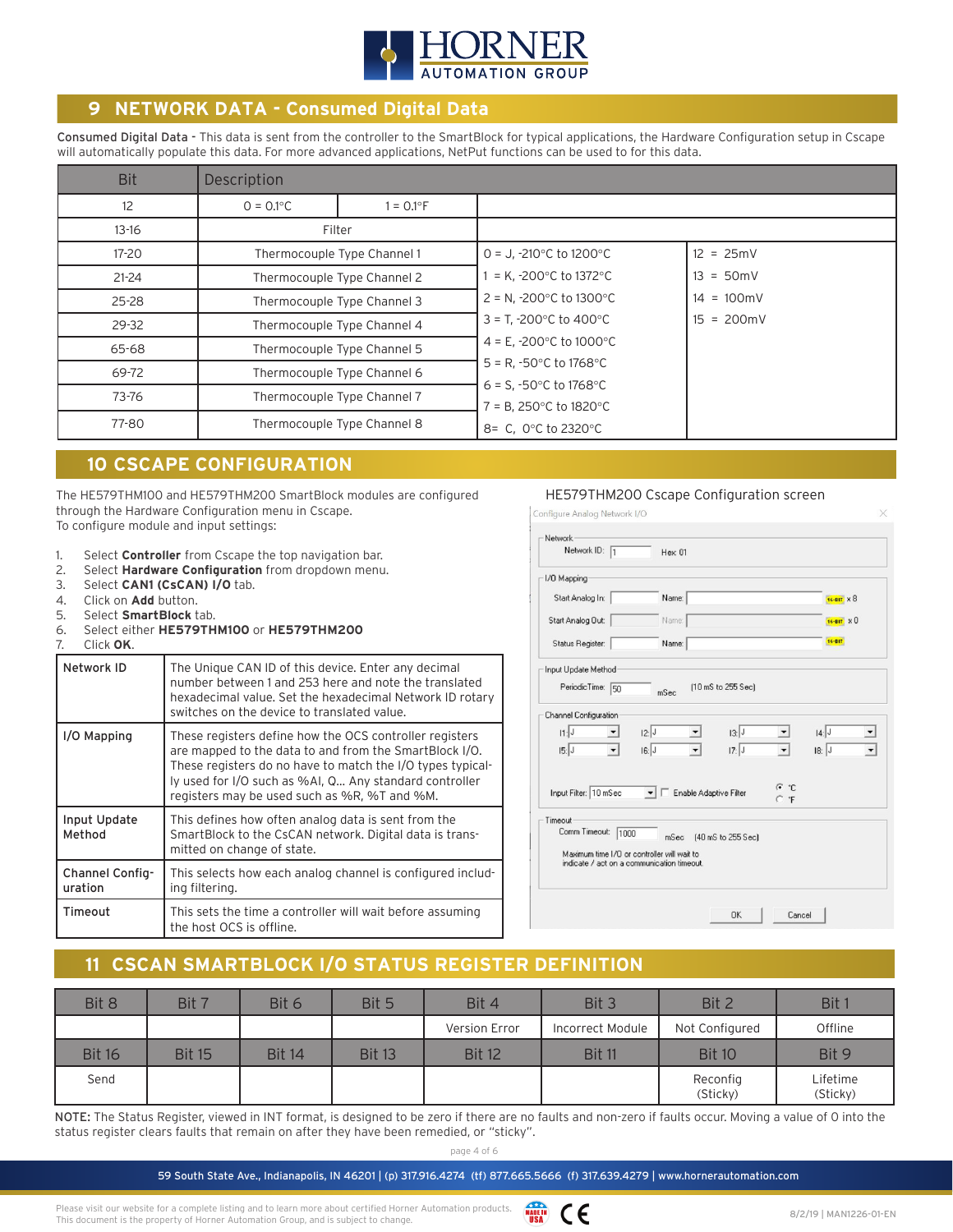

## **SETTING ID SWITCHES**

Configure SmartBlock in Cscape before this step, then use the hexadecimal number converted during Cscape configuration.

CsCAN Network IDs are set using the hexadecimal number system from 01 to FD. The decimal equivalent is 1-253. Refer to the Conversion Table below, which shows the decimal equivalent of hexadecimal numbers. Set a unique Network ID by inserting a small Phillips screwdriver into the two identical switches.

**Network ID Switches**



**NOTE:** The CsCAN Baud Rate for SmartBlock I/O is fixed at 125kBd.

| Dec            |              | Hex     | Dec |    | Hex            | Dec |    | Hex            | Dec             |                | Hex | Dec | Hex            |              | <b>Dec</b> |    | Hex | <b>Dec</b> |              | Hex      | Dec |              | Hex     | <b>Dec</b> |    | Hex |
|----------------|--------------|---------|-----|----|----------------|-----|----|----------------|-----------------|----------------|-----|-----|----------------|--------------|------------|----|-----|------------|--------------|----------|-----|--------------|---------|------------|----|-----|
|                | Hi           | Lo      |     | Hi | Lo             |     | Hi | Lo             |                 | Hi             | Lo  |     | Hi             | Lo           |            | Hi | Lo  |            | Hi           | Lo       |     | Hi           | Lo      |            | Hi | Lo  |
| $\sqrt{1}$     | $\circ$      |         | 29  | 1  | D              | 57  | 3  | 9              | 85              | 5              | 5   | 113 | 7              | 1.           | 141        | 8  | D   | 169        | Α            | 9        | 197 | C            | 5       | 225        | E  | 1   |
| $\overline{c}$ | 0            | 2       | 30  | 1  | Ε              | 58  | 3  | Α              | 86              | 5              | 6   | 114 | 7              | 2            | 142        | 8  | Ε   | 170        | Α            | Α        | 198 | С            | 6       | 226        | Ε  | 2   |
| $\mathsf 3$    | 0            | 3       | 31  | 1  | F              | 59  | 3  | B              | 87              | 5              | 7   | 115 | 7              | 3            | 143        | 8  | F   | 171        | Α            | Β        | 199 | С            | 7       | 227        | Ε  | 3   |
| $\overline{4}$ | 0            | 4       | 32  | 2  | 0              | 60  | 3  | C              | 88              | 5              | 8   | 116 | 7              | 4            | 144        | 9  | 0   | 172        | Α            | С        | 200 | С            | 8       | 228        | Ε  | 4   |
| 5              | $\circ$      | 5       | 33  | 2  | 1              | 61  | 3  | D              | 89              | 5              | 9   | 117 | $\overline{7}$ | 5            | 145        | 9  | 1   | 173        | Α            | D        | 201 | C            | 9       | 229        | E  | 5   |
| 6              | 0            | 6       | 34  | 2  | 2              | 62  | 3  | Ε              | 90              | 5              | Α   | 118 | 7              | 6            | 146        | 9  | 2   | 174        | Α            | Ε        | 202 | С            | Α       | 230        | Ε  | 6   |
| $ _7$          | 0            | 7       | 35  | 2  | 3              | 63  | 3  | F              | 91              | 5              | Β   | 119 | 7              | 7            | 147        | 9  | 3   | 175        | Α            | F        | 203 | C            | B       | 231        | Ε  | 7   |
| 8              | 0            | 8       | 36  | 2  | 4              | 64  | 4  | 0              | 92              | 5              | С   | 120 | 7              | 8            | 147        | 9  | 4   | 176        | B            | 0        | 204 | $\mathsf{C}$ | C       | 232        | Ε  | 8   |
| $\mathcal{G}$  | $\circ$      | 9       | 37  | 2  | 5              | 65  | 4  | -1             | 93              | 5              | D   | 121 | $\overline{7}$ | 9            | 149        | 9  | 5   | 177        | B            | 1        | 205 | $\mathsf{C}$ | D       | 233        | E  | 9   |
| 10             | 0            | Α       | 38  | 2  | 6              | 66  | 4  | $\overline{c}$ | 94              | 5              | Е   | 122 | $\overline{7}$ | Α            | 150        | 9  | 6   | 178        | B            | 2        | 206 | $\mathsf{C}$ | E       | 234        | E  | Α   |
| 11             | 0            | Β       | 39  | 2  | $\overline{7}$ | 67  | 4  | 3              | 95              | 5              | F   | 123 | 7              | B            | 151        | 9  | 7   | 179        | B            | 3        | 207 | С            | F       | 235        | Ε  | Β   |
| 12             | 0            | С       | 40  | 2  | 8              | 68  | 4  | 4              | 96              | 6              | 0   | 124 | 7              | С            | 152        | 9  | 8   | 180        | Β            | 4        | 208 | D            | 0       | 236        | Ε  | С   |
| 13             | 0            | D       | 41  | 2  | 9              | 69  | 4  | 5              | 97              | 6              | 1   | 125 | 7              | D            | 153        | 9  | 9   | 181        | Β            | 5        | 209 | D            | 1       | 237        | E  | D   |
| 14             | 0            | Ε       | 42  | 2  | Α              | 70  | 4  | 6              | 98              | 6              | 2   | 126 | 7              | Ε            | 154        | 9  | Α   | 182        | Β            | 6        | 210 | D            | 2       | 238        | Ε  | Ε   |
| 15             | $\mathbf{O}$ | F       | 43  | 2  | B              | 71  | 4  | $\overline{7}$ | 99              | 6              | 3   | 127 | $\overline{7}$ | F            | 155        | 9  | B   | 183        | B            | 7        | 211 | D            | 3       | 239        | E  | F   |
| 16             | 1            | $\circ$ | 44  | 2  | С              | 72  | 4  | 8              | 100             | 6              | 4   | 128 | 8              | 0            | 156        | 9  | C   | 184        | B            | 8        | 212 | D            | 4       | 240        | F  | 0   |
| 17             | 1            | 1       | 45  | 2  | D              | 73  | 4  | 9              | 101             | 6              | 5   | 129 | 8              | 1            | 157        | 9  | D   | 185        | B            | 9        | 213 | D            | 5       | 241        | F  | 1   |
| 18             | 1            | 2       | 46  | 2  | Е              | 74  | 4  | Α              | 10 <sub>2</sub> | 6              | 6   | 130 | 8              | 2            | 158        | 9  | Ε   | 186        | B            | Α        | 214 | D            | 6       | 2412       | F  | 2   |
| 19             | 1            | 3       | 47  | 2  | F              | 75  | 4  | B              | 103             | 6              | 7   | 131 | 8              | 3            | 159        | 9  | F   | 187        | B            | Β        | 215 | D            | 7       | 243        | F  | 3   |
| 20             | 1            | 4       | 48  | 3  | 0              | 76  | 4  | C              | 104             | 6              | 8   | 132 | 8              | 4            | 160        | Α  | 0   | 188        | B            | С        | 216 | D            | 8       | 244        | F  | 4   |
| 21             | 1            | 5       | 49  | 3  | $\mathbf{1}$   | 77  | 4  | D              | 105             | 6              | 9   | 133 | 8              | 5            | 161        | Α  | 1   | 189        | Β            | D        | 217 | D            | 9       | 245        | F  | 5   |
| 22             | 1            | 6       | 50  | 3  | 2              | 78  | 4  | Ε              | 106             | 6              | Α   | 134 | 8              | 6            | 162        | Α  | 2   | 190        | Β            | E        | 218 | D            | Α       | 246        | F  | 6   |
| 23             | 1            | 7       | 51  | 3  | 3              | 79  | 4  | F              | 107             | 6              | B   | 135 | 8              | 7            | 163        | Α  | 3   | 191        | B            | F        | 219 | D            | B       | 247        | F  | 7   |
| 24             | 1            | 8       | 52  | 3  | 4              | 80  | 5  | 0              | 108             | 6              | C   | 136 | 8              | 8            | 164        | Α  | 4   | 192        | $\mathsf{C}$ | $\Omega$ | 220 | D            | C       | 248        | F  | 8   |
| 25             | 1            | 9       | 53  | 3  | 5              | 81  | 5  | $\mathbf{1}$   | 109             | 6              | D   | 137 | 8              | 9            | 165        | Α  | 5   | 193        | $\mathsf C$  | 1        | 221 | D            | D       | 249        | F  | 9   |
| 26             | 1            | Α       | 54  | 3  | 6              | 82  | 5  | 2              | 110             | 6              | Ε   | 138 | 8              | A            | 166        | Α  | 6   | 194        | С            | 2        | 222 | D            | E.      | 250        | F  | Α   |
| 27             | 1            | B       | 55  | 3  | 7              | 83  | 5  | 3              | 111             | 6              | F   | 139 | 8              | B            | 167        | Α  | 7   | 195        | $\mathsf C$  | 3        | 223 | D            | F       | 251        | F  | Β   |
| 28             | 1            | C       | 56  | 3  | 8              | 84  | 5  | 4              | 112             | $\overline{7}$ | 0   | 140 | 8              | $\mathsf{C}$ | 168        | Α  | 8   | 196        | $\mathsf C$  | 4        | 224 | Ε            | $\circ$ | 252        | F  | C   |
|                |              |         |     |    |                |     |    |                |                 |                |     |     |                |              |            |    |     |            |              |          |     |              |         | 253        | F  | D   |

#### **Setting ID Switches - Conversion Chart**

59 South State Ave., Indianapolis, IN 46201 | (p) 317.916.4274 (tf) 877.665.5666 (f) 317.639.4279 | www.hornerautomation.com page 5 of 6